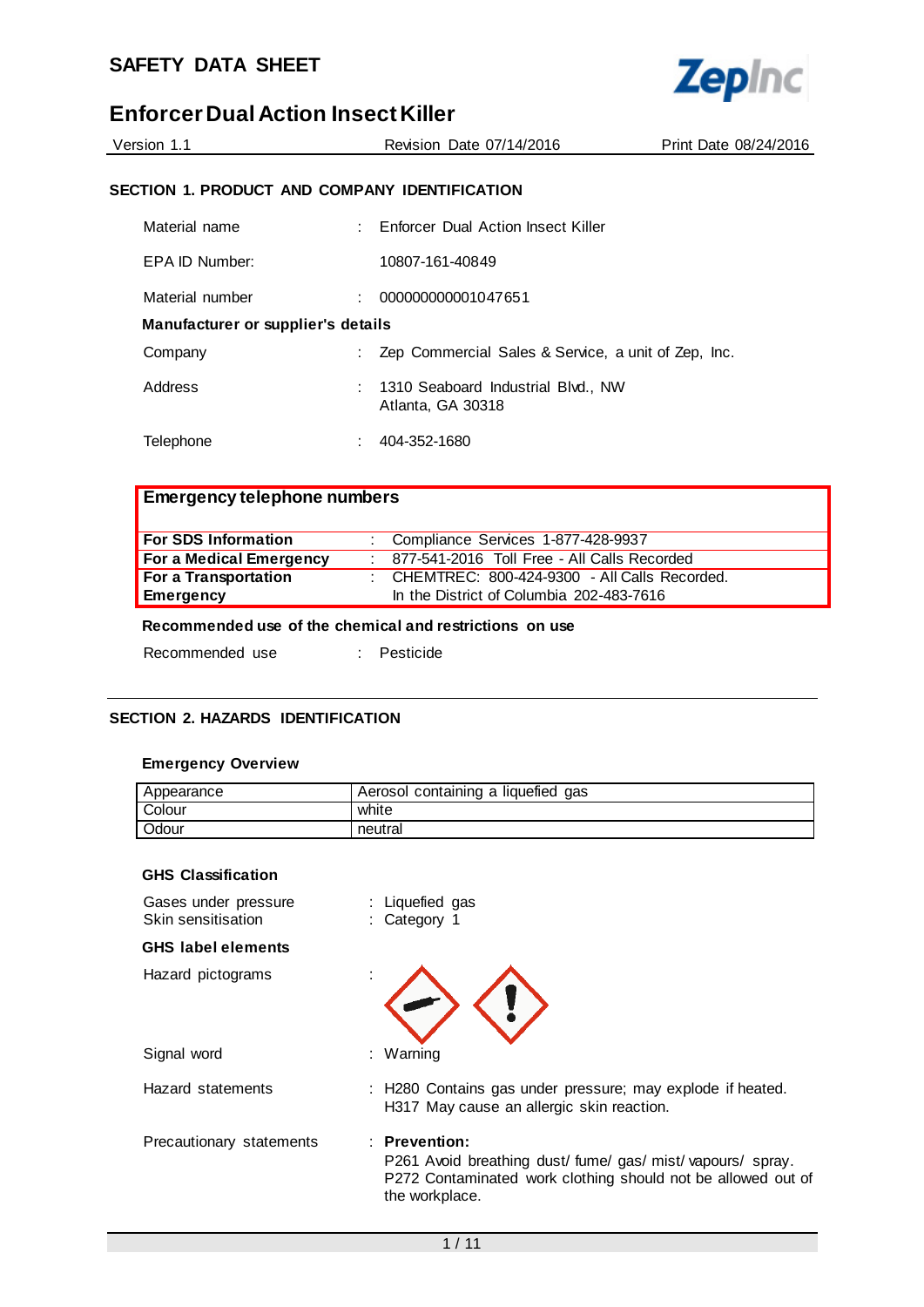

| Version 1.1 | Revision Date 07/14/2016                                                         | Print Date 08/24/2016 |
|-------------|----------------------------------------------------------------------------------|-----------------------|
|             | P280 Wear protective gloves.                                                     |                       |
|             | Response:                                                                        |                       |
|             | P302 + P352 IF ON SKIN: Wash with plenty of soap and water.                      |                       |
|             | P333 + P313 If skin irritation or rash occurs: Get medical<br>advice/ attention. |                       |
|             | P363 Wash contaminated clothing before reuse.                                    |                       |
|             | Storage:                                                                         |                       |
|             | P410 + P403 Protect from sunlight. Store in a well-ventilated                    |                       |
|             | place.                                                                           |                       |
|             | Disposal:                                                                        |                       |
|             | Dispose of contents/container in accordance with local<br>regulation.            |                       |

### **SECTION 3. COMPOSITION/INFORMATION ON INGREDIENTS**

Substance / Mixture : Mixture

#### **Hazardous components**

| Chemical name                                                                 | CAS-No.    | Concentration [%] |
|-------------------------------------------------------------------------------|------------|-------------------|
| butane                                                                        | 106-97-8   | $>= 10 - 20$      |
| Distillates (petroleum), hydrotreated light                                   | 64742-47-8 | $>= 5 - < 10$     |
| propane                                                                       | 74-98-6    | $>= 1 - 5$        |
| 2-(2-butoxyethoxy)ethyl 6-propylpiperonyl ether                               | $51-03-6$  | $>= 0.1 - 1.1$    |
| m-phenoxybenzyl 3-(2,2-dichlorovinyl)-2,2-<br>dimethylcyclopropanecarboxylate | 52645-53-1 | $>= 0.1 - 1.1$    |
| Pyrethrins and Pyrethroids                                                    | 8003-34-7  | $>= 0.1 - 1$      |
| .                                                                             |            |                   |

The exact percentages of disclosed substances are withheld as trade secrets.

### **SECTION 4. FIRST AID MEASURES**

| General advice          | : Move out of dangerous area.<br>Show this safety data sheet to the doctor in attendance.<br>Do not leave the victim unattended.                                                                               |
|-------------------------|----------------------------------------------------------------------------------------------------------------------------------------------------------------------------------------------------------------|
| If inhaled              | : If unconscious place in recovery position and seek medical<br>advice.<br>Consult a physician after significant exposure.                                                                                     |
| In case of skin contact | : If skin irritation persists, call a physician.<br>Wash off immediately with plenty of water for at least 15<br>minutes.<br>If on clothes, remove clothes.                                                    |
| In case of eye contact  | : Remove contact lenses.<br>Protect unharmed eye.<br>Keep eye wide open while rinsing.<br>If eye irritation persists, consult a specialist.<br>Rinse immediately with plenty of water for at least 15 minutes. |
| If swallowed            | : Keep respiratory tract clear.<br>Never give anything by mouth to an unconscious person.<br>If symptoms persist, call a physician.<br>DO NOT induce vomiting unless directed to do so by a                    |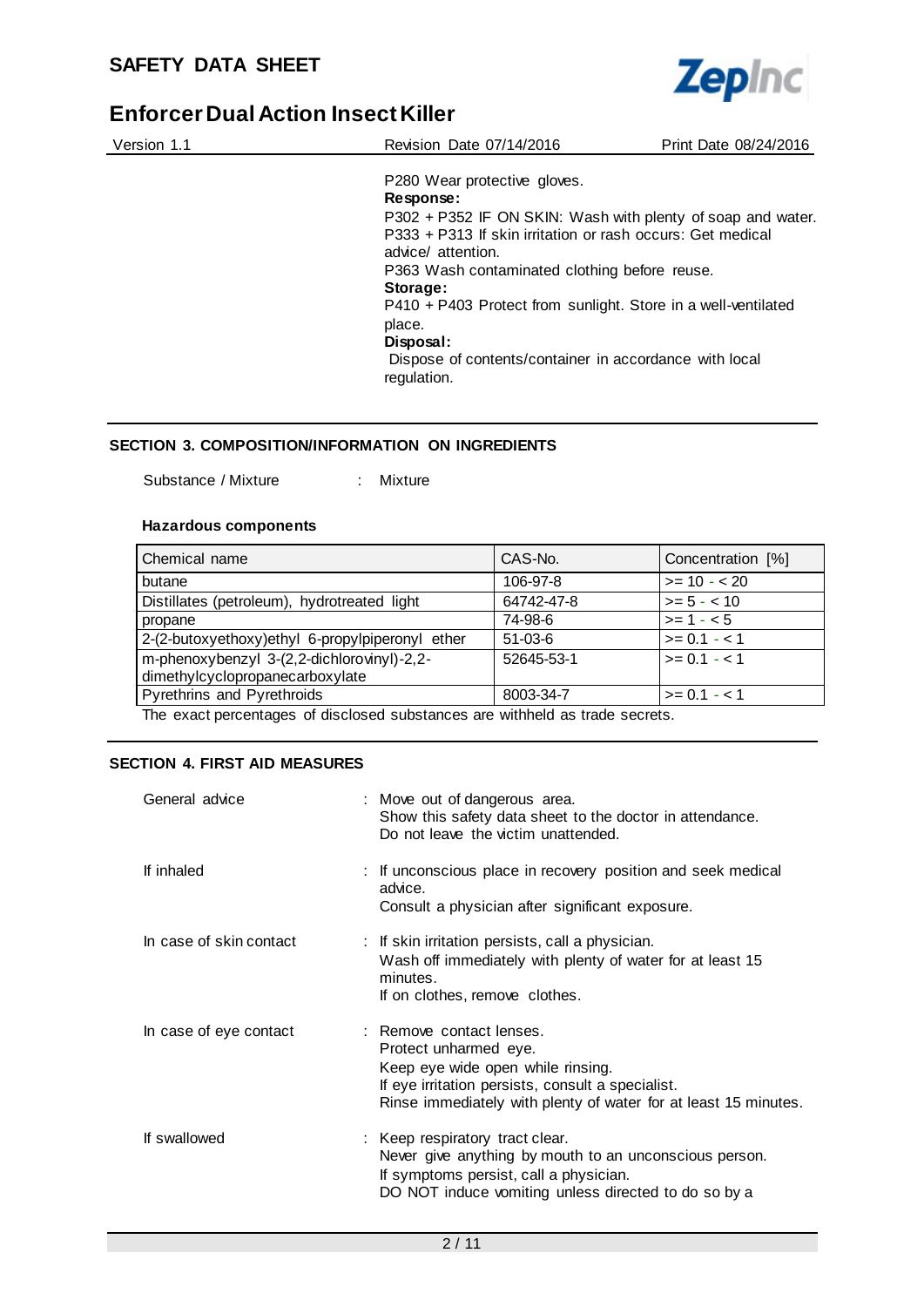

| Version 1.1 |  |
|-------------|--|

Revision Date 07/14/2016 Print Date 08/24/2016

physician or poison control center. Take victim immediately to hospital.

## **SECTION 5. FIREFIGHTING MEASURES**

| Suitable extinguishing media                     | : Water spray<br>Carbon dioxide (CO2)<br>Dry powder<br>Foam                                                                                                                                                                     |
|--------------------------------------------------|---------------------------------------------------------------------------------------------------------------------------------------------------------------------------------------------------------------------------------|
| Unsuitable extinguishing<br>media                | : High volume water jet                                                                                                                                                                                                         |
| Specific hazards during<br>firefighting          | : Do not allow run-off from fire fighting to enter drains or water<br>courses.                                                                                                                                                  |
| Hazardous combustion<br>products                 | : Carbon dioxide (CO2)<br>Carbon monoxide<br>Smoke                                                                                                                                                                              |
| Specific extinguishing<br>methods                | : Use extinguishing measures that are appropriate to local<br>circumstances and the surrounding environment.                                                                                                                    |
| Further information                              | : Collect contaminated fire extinguishing water separately. This<br>must not be discharged into drains.<br>Fire residues and contaminated fire extinguishing water must<br>be disposed of in accordance with local regulations. |
| Special protective equipment<br>for firefighters | : Wear self-contained breathing apparatus for firefighting if<br>necessary.                                                                                                                                                     |

### **SECTION 6. ACCIDENTAL RELEASE MEASURES**

| Personal precautions,<br>protective equipment and<br>emergency procedures | : Use personal protective equipment.                                                                                                                                                             |
|---------------------------------------------------------------------------|--------------------------------------------------------------------------------------------------------------------------------------------------------------------------------------------------|
| Environmental precautions                                                 | : Prevent product from entering drains.<br>Prevent further leakage or spillage if safe to do so.<br>If the product contaminates rivers and lakes or drains inform<br>respective authorities.     |
| Methods and materials for<br>containment and cleaning up                  | : Sweep up or vacuum up spillage and collect in suitable<br>container for disposal.<br>Soak up with inert absorbent material (e.g. sand, silica gel,<br>acid binder, universal binder, sawdust). |

## **SECTION 7. HANDLING AND STORAGE**

| Advice on safe handling | : Avoid exposure - obtain special instructions before use.<br>Avoid contact with skin and eyes.    |
|-------------------------|----------------------------------------------------------------------------------------------------|
|                         | For personal protection see section 8.<br>Smoking, eating and drinking should be prohibited in the |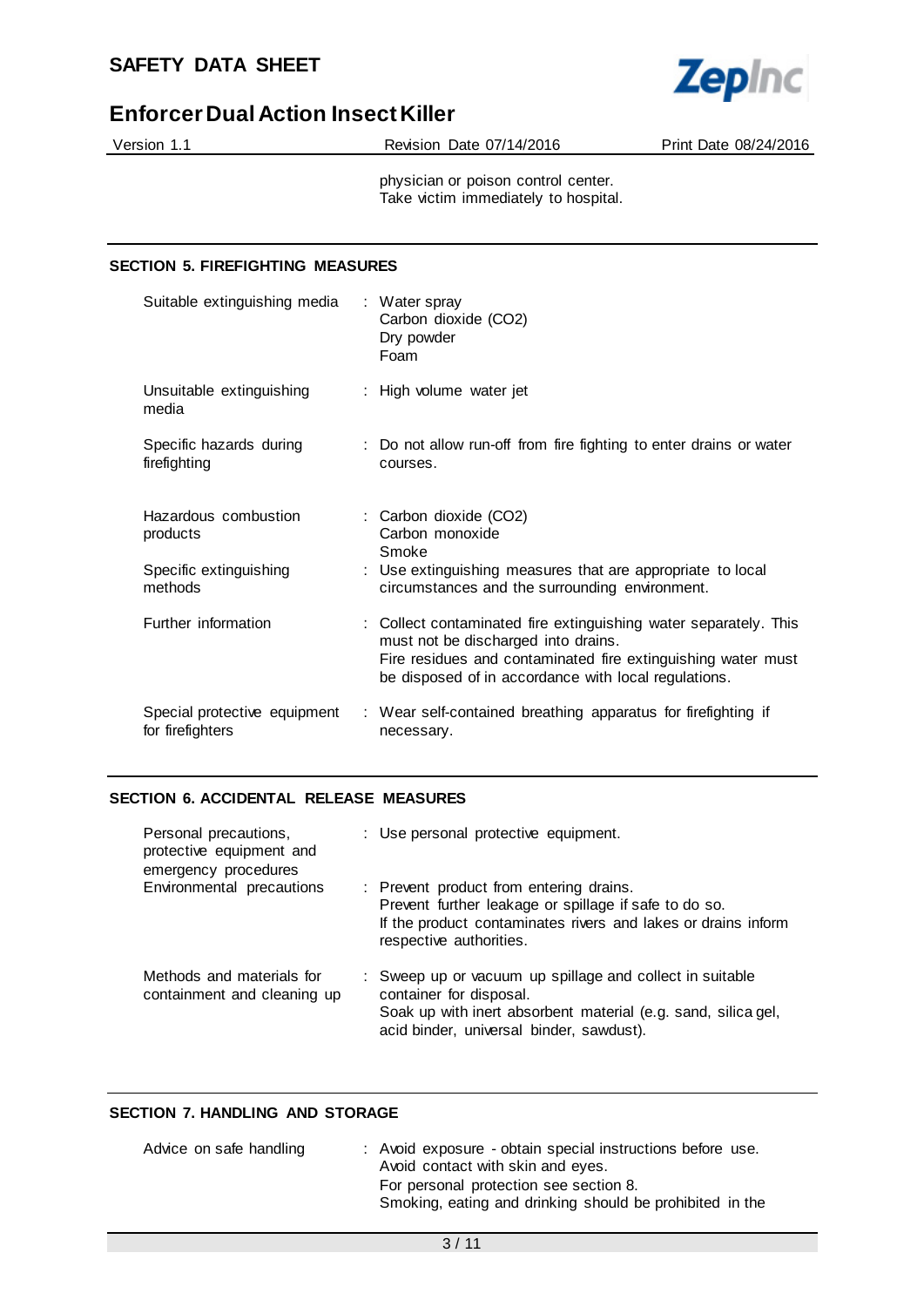

| Version 1.1                 | Revision Date 07/14/2016                                                                                                                                                                                                                                                                                                                                                                                                                                                                                | Print Date 08/24/2016 |
|-----------------------------|---------------------------------------------------------------------------------------------------------------------------------------------------------------------------------------------------------------------------------------------------------------------------------------------------------------------------------------------------------------------------------------------------------------------------------------------------------------------------------------------------------|-----------------------|
|                             | application area.<br>Do not breathe vapours or spray mist.<br>Take precautionary measures against static discharges.<br>Provide sufficient air exchange and/or exhaust in work rooms.<br>Dispose of rinse water in accordance with local and national<br>regulations.<br>Always replace cap after use.                                                                                                                                                                                                  |                       |
| Conditions for safe storage | : BEWARE: Aerosol is pressurized. Keep away from direct sun<br>exposure and temperatures over 50 °C. Do not open by force<br>or throw into fire even after use. Do not spray on flames or<br>red-hot objects.<br>Containers which are opened must be carefully resealed and<br>kept upright to prevent leakage.<br>Observe label precautions.<br>Keep in a dry, cool and well-ventilated place.<br>Electrical installations / working materials must comply with<br>the technological safety standards. |                       |
| Materials to avoid          | : Oxidizing agents                                                                                                                                                                                                                                                                                                                                                                                                                                                                                      |                       |

## **SECTION 8. EXPOSURE CONTROLS/PERSONAL PROTECTION**

| Components                                     | CAS-No.    | Value type<br>(Form of<br>exposure) | Control<br>parameters /<br>Permissible<br>concentration | <b>Basis</b>        |
|------------------------------------------------|------------|-------------------------------------|---------------------------------------------------------|---------------------|
| butane                                         | 106-97-8   | <b>TWA</b>                          | 800 ppm<br>1,900 mg/m3                                  | NIOSH REL           |
|                                                |            | <b>TWA</b>                          | 800 ppm<br>1,900 mg/m3                                  | OSHA P0             |
| Distillates (petroleum),<br>hydrotreated light | 64742-47-8 | <b>TWA</b>                          | 500 ppm<br>2,000 mg/m3                                  | OSHA Z-1            |
|                                                |            | <b>TWA</b>                          | 400 ppm<br>1,600 mg/m3                                  | OSHA P0             |
| propane                                        | 74-98-6    | TWA                                 | 1,000 ppm                                               | <b>ACGIH</b>        |
|                                                |            | TWA                                 | 1,000 ppm<br>1,800 mg/m3                                | NIOSH REL           |
|                                                |            | <b>TWA</b>                          | 1,000 ppm<br>1,800 mg/m3                                | OSHA <sub>Z-1</sub> |
|                                                |            | <b>TWA</b>                          | 1,000 ppm<br>1,800 mg/m3                                | OSHA P0             |

#### **Components with workplace control parameters**

| <b>Engineering measures</b> |  | effective ver |  |
|-----------------------------|--|---------------|--|
|-----------------------------|--|---------------|--|

**Engineering measures** : effective ventilation in all processing areas

### **Personal protective equipment**

Hand protection

| Respiratory protection | : In case of insufficient ventilation, wear suitable respiratory<br>equipment. |  |
|------------------------|--------------------------------------------------------------------------------|--|
|                        |                                                                                |  |

| <b>Remarks</b> | : The suitability for a specific workplace should be discussed |
|----------------|----------------------------------------------------------------|
|                | with the producers of the protective gloves.                   |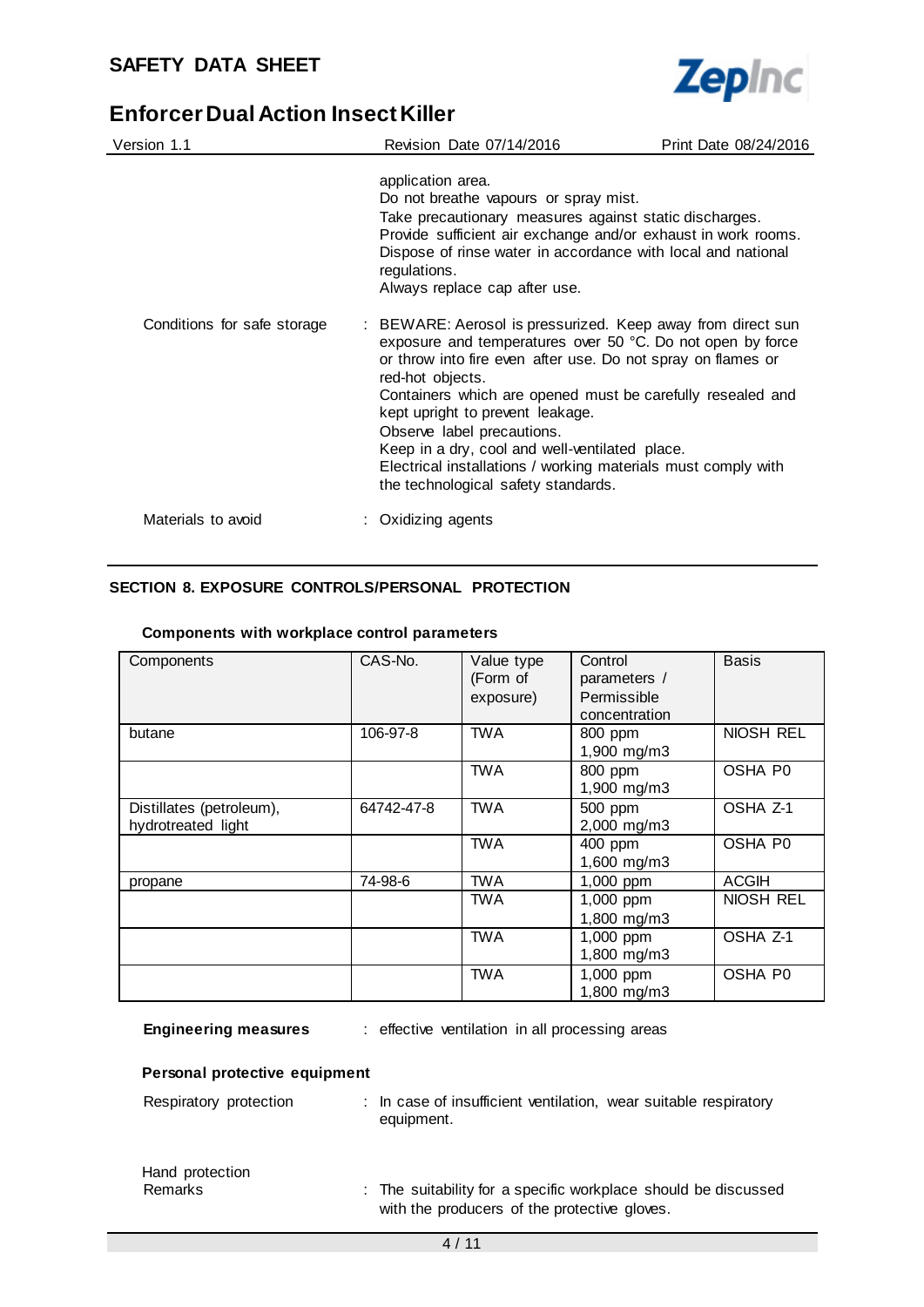

| Version 1.1              | Revision Date 07/14/2016                                                                                                                   | Print Date 08/24/2016 |
|--------------------------|--------------------------------------------------------------------------------------------------------------------------------------------|-----------------------|
| Eye protection           | : Ensure that eyewash stations and safety showers are close to<br>the workstation location.<br>Safety glasses                              |                       |
| Skin and body protection | : Impervious clothing<br>Choose body protection according to the amount and<br>concentration of the dangerous substance at the work place. |                       |
| Hygiene measures         | : Wash hands before breaks and at the end of workday.                                                                                      |                       |

## **SECTION 9. PHYSICAL AND CHEMICAL PROPERTIES**

| Appearance                                 | Aerosol containing a liquefied gas |
|--------------------------------------------|------------------------------------|
| Colour                                     | white                              |
| Odour                                      | neutral                            |
| Odour Threshold                            | No data available                  |
| pH                                         | Not applicable                     |
| Melting point/freezing point               | No data available                  |
| Boiling point                              | No data available                  |
| Flash point                                |                                    |
|                                            | No data available                  |
| Evaporation rate                           | No data available<br>÷             |
| Flammability (solid, gas)                  | The product is not flammable.      |
|                                            |                                    |
| Upper explosion limit                      | No data available                  |
| Lower explosion limit                      | No data available                  |
| Vapour pressure                            | No data available                  |
| Relative vapour density                    | No data available                  |
| Density                                    | No data available                  |
| Solubility(ies)                            |                                    |
| Water solubility                           | slightly soluble<br>t.             |
| Partition coefficient: n-<br>octanol/water | No data available                  |
| Auto-ignition temperature                  | not determined                     |
| Thermal decomposition                      | No data available                  |
| Viscosity                                  |                                    |
| Viscosity, kinematic                       | No data available                  |
| Heat of combustion                         | 12.23 kJ/g                         |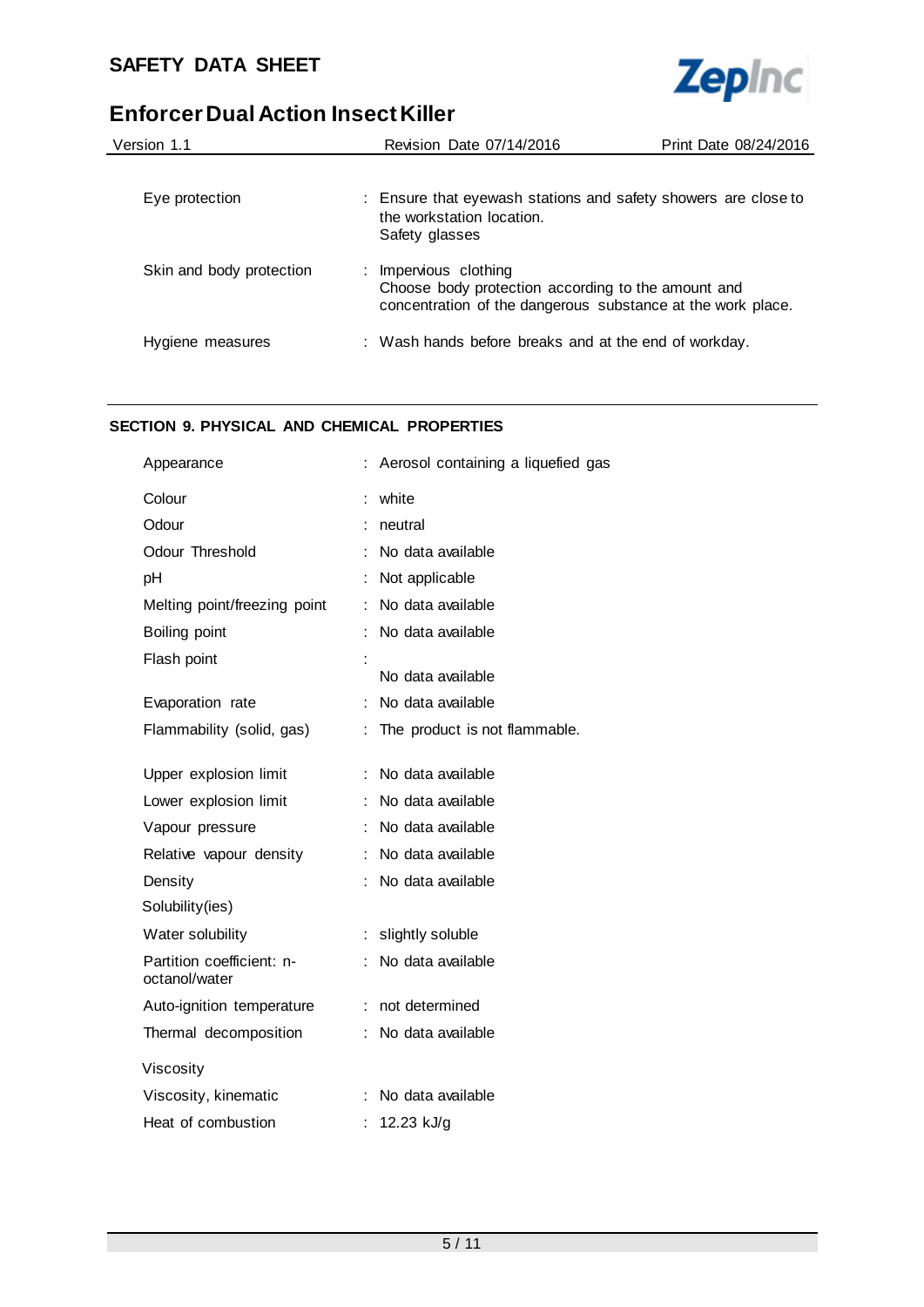

Version 1.1 Revision Date 07/14/2016 Print Date 08/24/2016

### **SECTION 10. STABILITY AND REACTIVITY**

| Reactivity                            | : Stable                                                                   |
|---------------------------------------|----------------------------------------------------------------------------|
| Chemical stability                    | $\therefore$ Stable under normal conditions.                               |
| Possibility of hazardous<br>reactions | : No decomposition if stored and applied as directed.                      |
|                                       | Vapours may form explosive mixture with air.                               |
| Conditions to avoid                   | : Heat, flames and sparks.<br>Extremes of temperature and direct sunlight. |
| Incompatible materials                | : Strong oxidizing agents                                                  |
| Hazardous decomposition<br>products   | : Carbon dioxide (CO2)<br>Carbon monoxide                                  |

## **SECTION 11. TOXICOLOGICAL INFORMATION**

| <b>Potential Health Effects</b>      |                                                                                                                                                               |
|--------------------------------------|---------------------------------------------------------------------------------------------------------------------------------------------------------------|
| Carcinogenicity:                     |                                                                                                                                                               |
| <b>IARC</b>                          | No component of this product present at levels greater than or<br>equal to 0.1% is identified as probable, possible or confirmed<br>human carcinogen by IARC. |
| <b>ACGIH</b>                         | No component of this product present at levels greater than or<br>equal to 0.1% is identified as a carcinogen or potential<br>carcinogen by ACGIH.            |
| <b>OSHA</b>                          | No component of this product present at levels greater than or<br>equal to 0.1% is identified as a carcinogen or potential<br>carcinogen by OSHA.             |
| <b>NTP</b>                           | No component of this product present at levels greater than or<br>equal to 0.1% is identified as a known or anticipated carcinogen<br>by NTP.                 |
| <b>Acute toxicity</b>                |                                                                                                                                                               |
| <b>Product:</b>                      |                                                                                                                                                               |
| Acute oral toxicity                  | : Acute toxicity estimate : $> 5,000$ mg/kg<br>Method: Calculation method                                                                                     |
| Acute inhalation toxicity            | : Acute toxicity estimate : $> 10$ mg/l<br>Exposure time: 4 h<br>Test atmosphere: dust/mist<br>Method: Calculation method                                     |
| <b>Components:</b>                   |                                                                                                                                                               |
| butane:<br>Acute inhalation toxicity | : LC50 Mouse: 1,237 mg/l<br>Exposure time: 2 h                                                                                                                |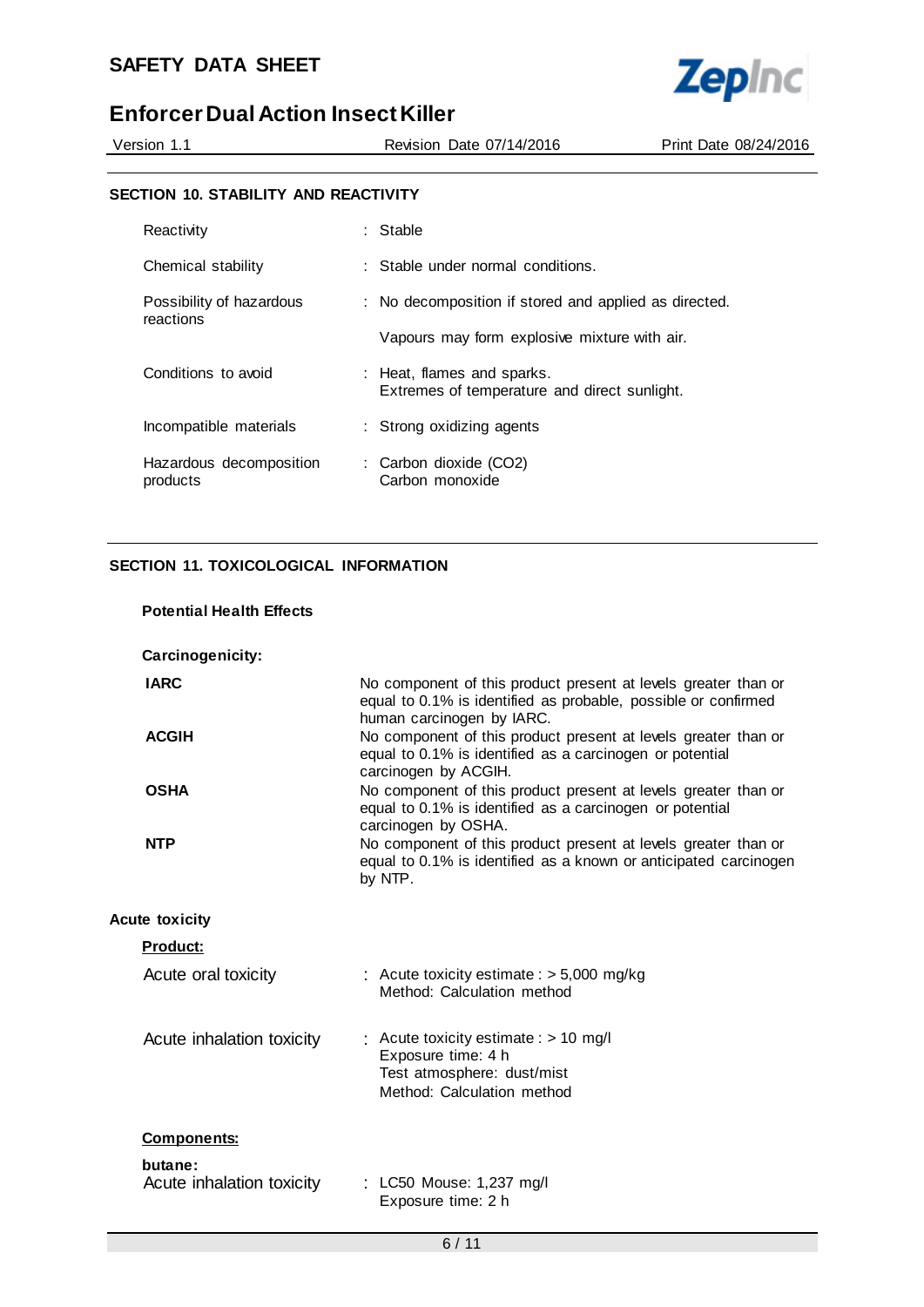

| Version 1.1                                  | Revision Date 07/14/2016    | Print Date 08/24/2016 |
|----------------------------------------------|-----------------------------|-----------------------|
|                                              |                             |                       |
|                                              | LC50 Rat: 1,355 mg/l        |                       |
| Distillates (petroleum), hydrotreated light: |                             |                       |
| Acute oral toxicity                          | : LD50 Rat: $> 5,000$ mg/kg |                       |
|                                              |                             |                       |

| Acute inhalation toxicity | : LC50 Rat: $> 4.6$ mg/l<br>Exposure time: 6 h |
|---------------------------|------------------------------------------------|
|                           |                                                |

## Acute dermal toxicity : LD50 Rat: > 2,000 mg/kg

## **propane:**

| Acute inhalation toxicity | : LC50 Mouse: 1,237 mg/l<br>Exposure time: 2 h |
|---------------------------|------------------------------------------------|
|                           |                                                |

LC50 Rat: 658 mg/l Exposure time: 4 h

LC50 Rat: 1,355 mg/l

### **Skin corrosion/irritation**

### **Product:**

Remarks: May cause skin irritation and/or dermatitis.

## **Serious eye damage/eye irritation**

### **Product:**

Remarks: Vapours may cause irritation to the eyes, respiratory system and the skin.

### **Respiratory or skin sensitisation**

### **Product:**

Remarks: Causes sensitisation.

### **Germ cell mutagenicity**

No data available

#### **Carcinogenicity**

No data available

### **Reproductive toxicity**

No data available

**butane: Distillates (petroleum), hydrotreated light: propane: 2-(2-butoxyethoxy)ethyl 6-propylpiperonyl ether: m-phenoxybenzyl 3-(2,2-dichlorovinyl)-2,2-dimethylcyclopropanecarboxylate: Pyrethrins and Pyrethroids:**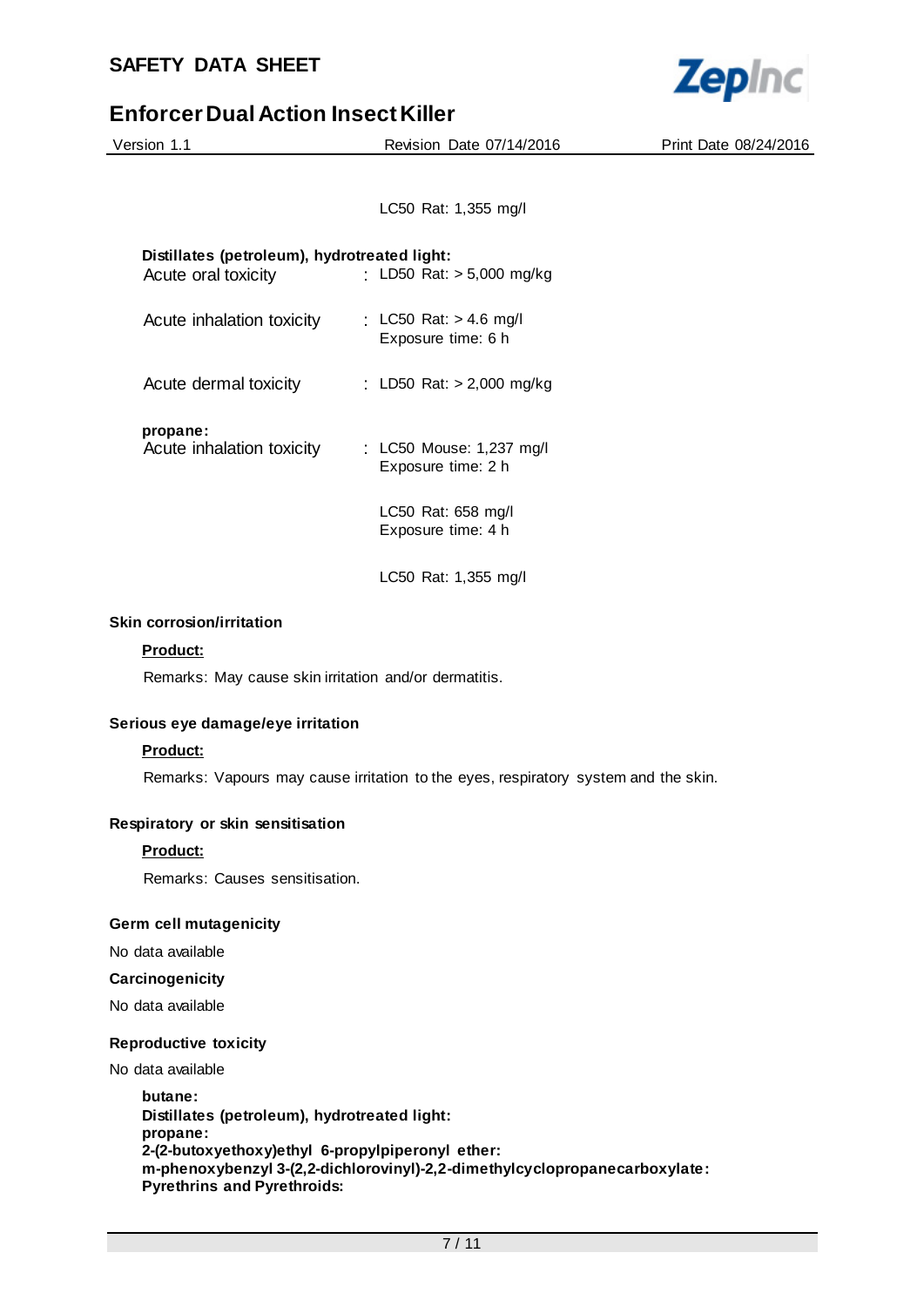

Version 1.1 Revision Date 07/14/2016 Print Date 08/24/2016

#### **STOT - single exposure**

No data available

## **STOT - repeated exposure**

No data available

## **Aspiration toxicity**

No data available

#### **Further information**

## **Product:**

Remarks: No data available

#### **Components:**

**Distillates (petroleum), hydrotreated light:** Remarks: No data available

### **SECTION 12. ECOLOGICAL INFORMATION**

#### **Ecotoxicity**

No data available

### **Persistence and degradability**

No data available **Bioaccumulative potential**

#### **Product:**

| Partition coefficient: n-<br>octanol/water<br><b>Components:</b><br>butane:<br>Partition coefficient: n-<br>octanol/water | : Remarks: No data available<br>: Pow: 2.89                                                                                                                                    |
|---------------------------------------------------------------------------------------------------------------------------|--------------------------------------------------------------------------------------------------------------------------------------------------------------------------------|
| <b>Mobility in soil</b>                                                                                                   |                                                                                                                                                                                |
| No data available                                                                                                         |                                                                                                                                                                                |
| Other adverse effects                                                                                                     |                                                                                                                                                                                |
| No data available<br><b>Product:</b>                                                                                      |                                                                                                                                                                                |
| Regulation                                                                                                                | 40 CFR Protection of Environment; Part 82 Protection of<br>Stratospheric Ozone - CAA Section 602 Class I<br>Substances                                                         |
| Remarks                                                                                                                   | This product neither contains, nor was manufactured<br>with a Class I or Class II ODS as defined by the U.S.<br>Clean Air Act Section 602 (40 CFR 82, Subpt. A, App.A<br>+ B). |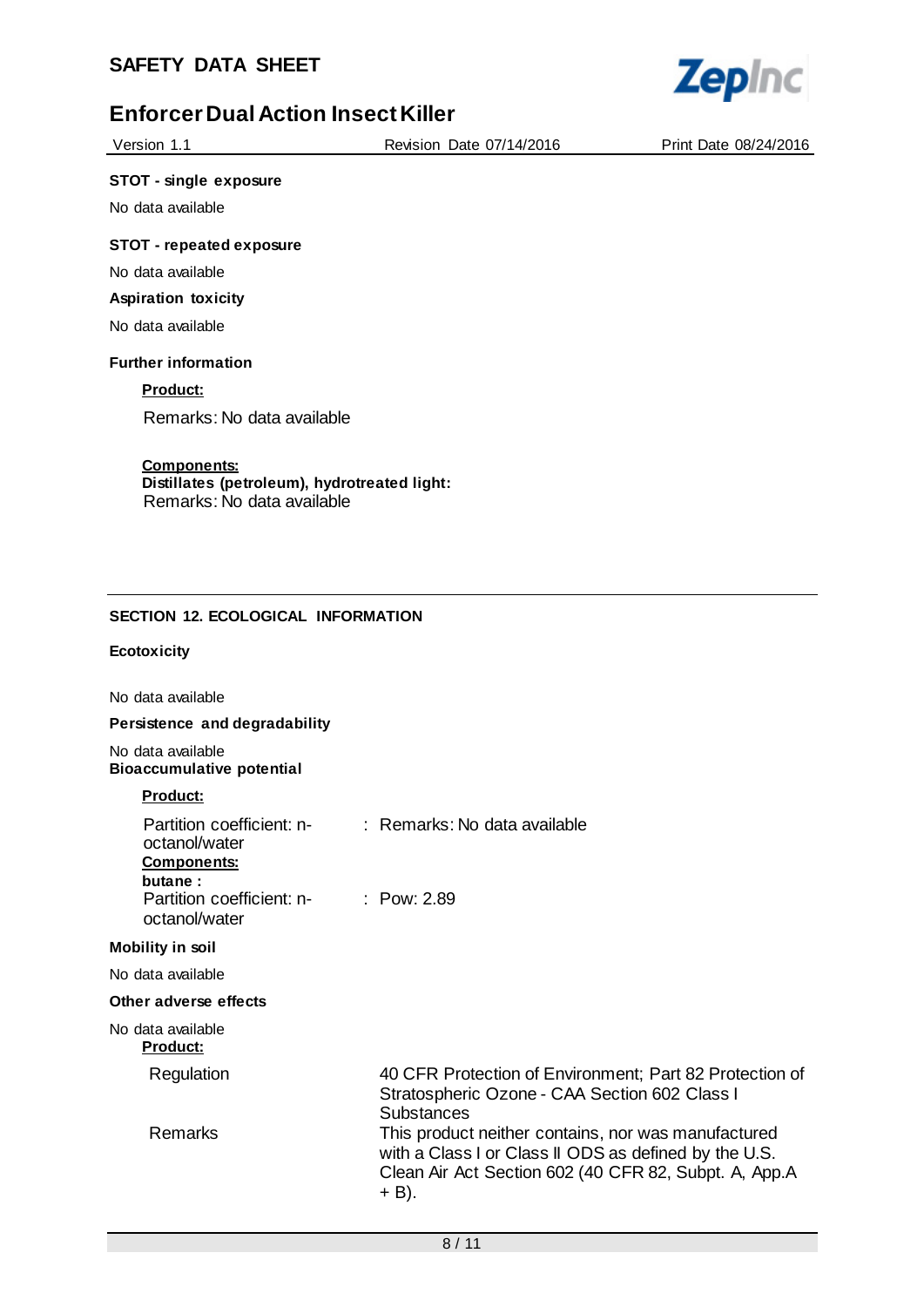

| Version 1.1                                                         | Revision Date 07/14/2016                                                                                                                                    | Print Date 08/24/2016 |
|---------------------------------------------------------------------|-------------------------------------------------------------------------------------------------------------------------------------------------------------|-----------------------|
| Additional ecological<br>information                                | : An environmental hazard cannot be excluded in the<br>event of unprofessional handling or disposal., Harmful to<br>aquatic life with long lasting effects. |                       |
| <b>Components:</b><br>Distillates (petroleum), hydrotreated light : |                                                                                                                                                             |                       |
| Additional ecological<br>information                                | : No data available                                                                                                                                         |                       |
|                                                                     |                                                                                                                                                             |                       |

## **SECTION 13. DISPOSAL CONSIDERATIONS**

#### **Disposal methods**

| Waste from residues    | : The product should not be allowed to enter drains, water<br>courses or the soil.<br>Do not contaminate ponds, waterways or ditches with<br>chemical or used container.<br>Send to a licensed waste management company. |
|------------------------|--------------------------------------------------------------------------------------------------------------------------------------------------------------------------------------------------------------------------|
| Contaminated packaging | : Empty remaining contents.<br>Dispose of as unused product.<br>Do not re-use empty containers.<br>Do not burn, or use a cutting torch on, the empty drum.                                                               |

## **SECTION 14. TRANSPORT INFORMATION**

Transportation Regulation: 49 CFR (USA): ORM-D, CONSUMER COMMODITY

Transportation Regulation: IMDG (Vessel): UN1950, AEROSOLS, 2.2, - Limited quantity

Transportation Regulation: IATA (Cargo Air): UN1950, AEROSOLS, 2.2, - Limited quantity

Transportation Regulation: IATA (Passenger Air): UN1950, AEROSOLS, 2.2, - Limited quantity

Transportation Regulation: TDG (Canada): UN1950, AEROSOLS, 2.2, - Limited quantity

The product as delivered to the customer conforms to packaging requirements for shipment by road under US Department of Transportation (DOT) regulations. Additional transportation classifications noted above are for reference only, and not a certification or warranty of the suitability of the packaging for shipment under these alternative transport regulations.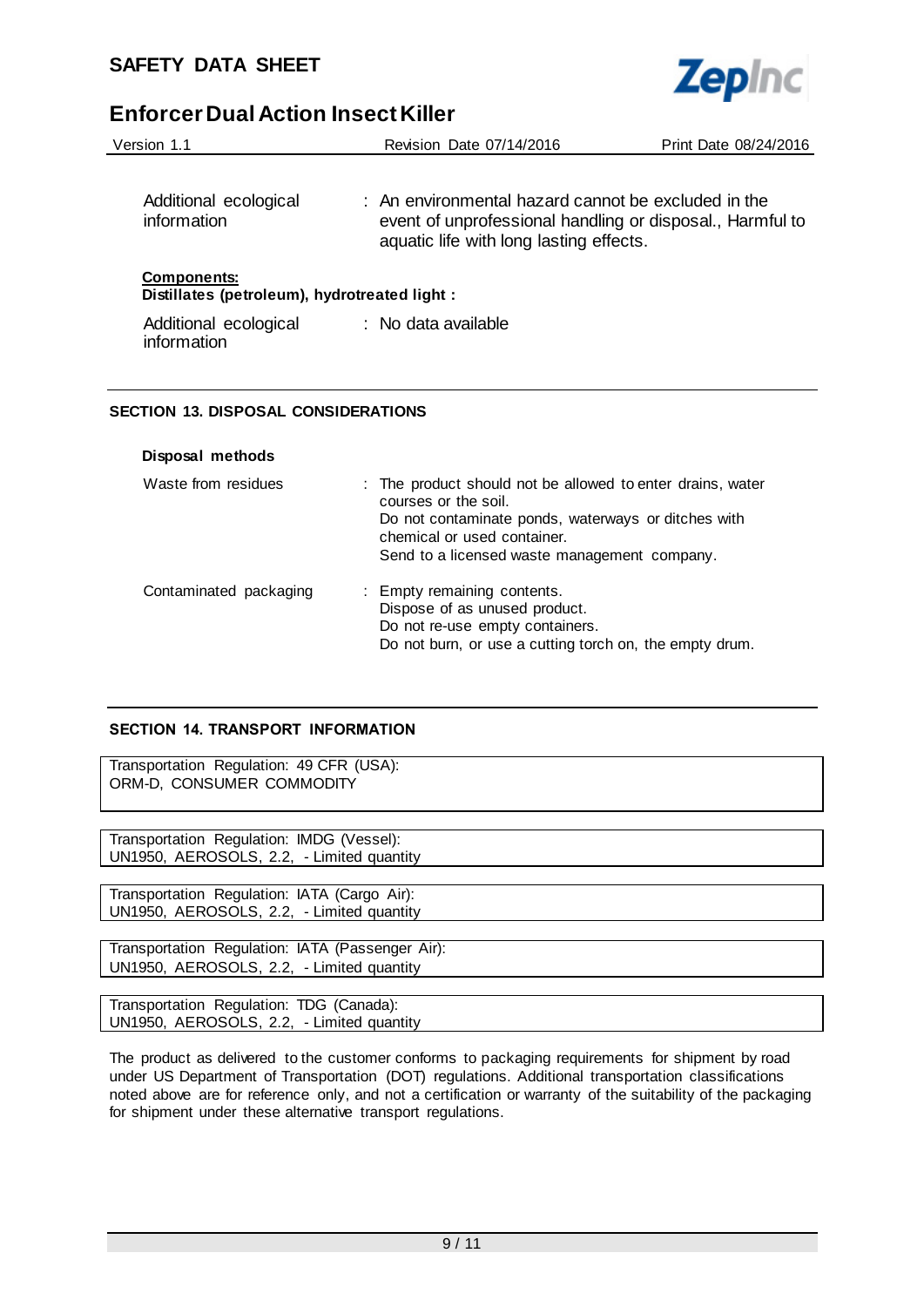Version 1.1 Revision Date 07/14/2016 Print Date 08/24/2016

**Zepinc** 

### **SECTION 15. REGULATORY INFORMATION**

This product is regulated under the United States Federal Insecticide, Fungicide and Rodenticide Act (FIFRA).

#### **Pesticide Labeling Information Required Under U.S. FIFRA Regulations**

This chemical is a pesticide product registered by the Environmental Protection Agency and is subject to certain labeling requirements under federal pesticide law. These requirements differ from the classification criteria and hazard information required for safety data sheets, and for workplace labels of non-pesticide chemicals. Following is the hazard information as required on the pesticide label: CAUTION Harmful if inhaled.

This pesticide is toxic to fish. Observe label precautions.

## **EPCRA - Emergency Planning and Community Right-to-Know Act**

#### **CERCLA Reportable Quantity**

This material does not contain any components with a CERCLA RQ.

#### **SARA 304 Extremely Hazardous Substances Reportable Quantity**

This material does not contain any components with a section 304 EHS RQ.

| SARA 311/312 Hazards                                                      |  | : Sudden Release of Pressure Hazard<br>Acute Health Hazard                                                                                                                                |
|---------------------------------------------------------------------------|--|-------------------------------------------------------------------------------------------------------------------------------------------------------------------------------------------|
| <b>SARA 302</b>                                                           |  | : No chemicals in this material are subject to the reporting<br>requirements of SARA Title III, Section 302.                                                                              |
| <b>SARA 313</b>                                                           |  | : This material does not contain any chemical components with<br>known CAS numbers that exceed the threshold (De Minimis)<br>reporting levels established by SARA Title III, Section 313. |
| <b>California Prop 65</b>                                                 |  | This product does not contain any chemicals known to State of<br>California to cause cancer, birth defects, or any other<br>reproductive harm.                                            |
| The components of this product are reported in the following inventories: |  |                                                                                                                                                                                           |

| <b>TSCA</b> | On TSCA Inventory                                      |
|-------------|--------------------------------------------------------|
| <b>DSL</b>  | All components of this product are on the Canadian DSL |

For information on the country notification status for other regions please contact the manufacturer's regulatory group.

#### **Inventory Acronym and Validity Area Legend:**

TSCA (USA), DSL (Canada), NDSL (Canada)

#### **SECTION 16. OTHER INFORMATION**